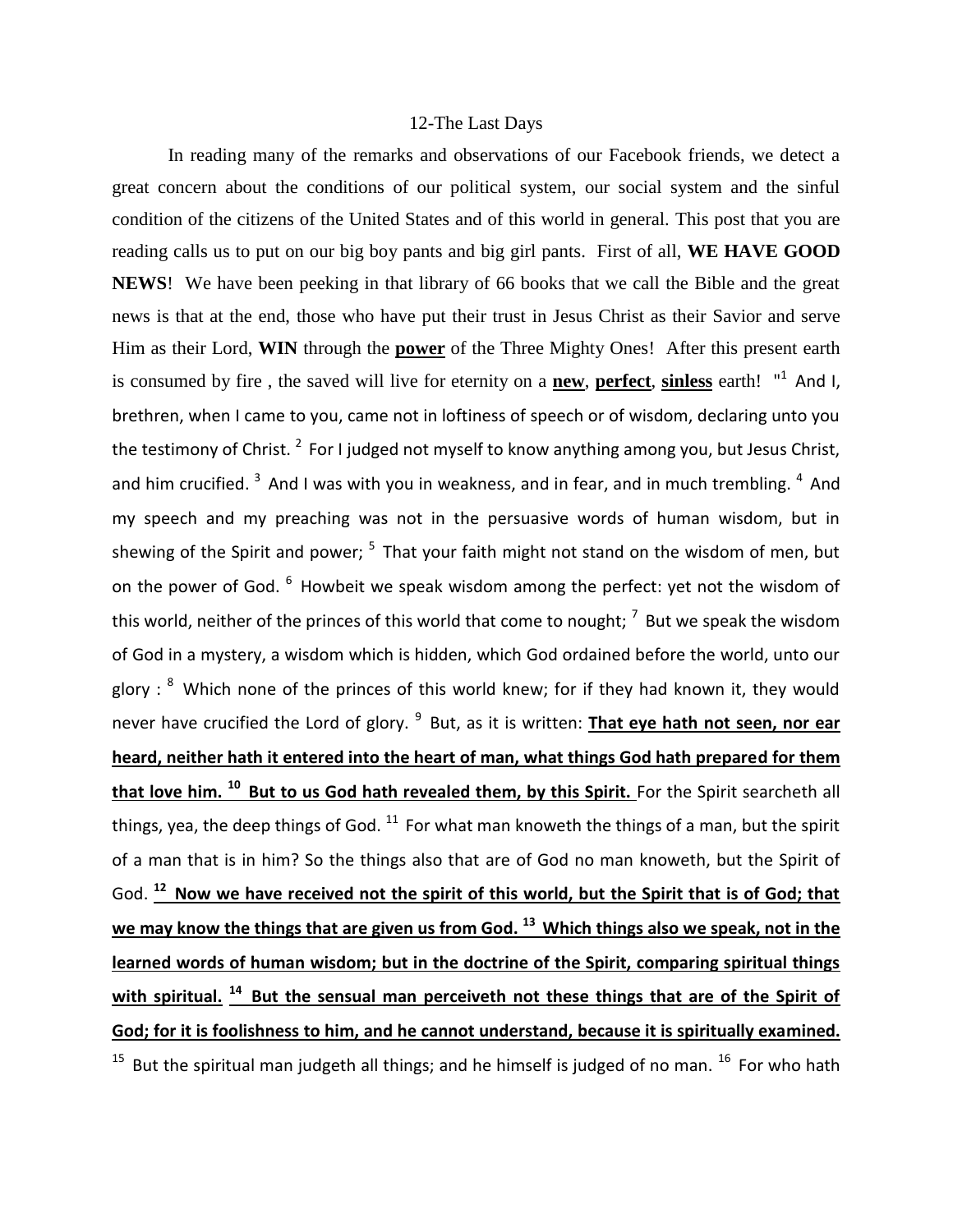known the mind of the Lord, that we may instruct him? But we have the mind of Christ." 1 Corinthians 2:1-16 (Douay-Rheims Version, New Catholic Edition)

But in order for His children to get from here to there, the Bible tells us there is a set progression of events that will take place. Space on this Facebook page does not permit us to go into great detail, but we have recorded, with abundant scripture, the events that must transpire on our website, [http://www.bayourouge.net.](http://www.bayourouge.net/) The bad news is that, according to God's Divine Word, conditions are going to get a lot worse as the wrath of the Living, Three Mighty Ones continues to be visited upon a sinful, religious world. Yes, a religious world! As we get closer and closer to the end, the people on this earth will become more religious while at the same time they will become more wicked and sinful.

But the Lord promised us in Isaiah 13, " *<sup>10</sup>SAY TO THE RIGHTEOUS THAT IT SHALL BE WELL WITH THEM, FOR THEY SHALL EAT THE FRUIT OF THEIR DOINGS", ISAIAH 3:10 (NEW KING JAMES VERSION).* If you would like more detail about the procedure the Lord uses to cause the decline of every nation that turns away from Him, you may read "The Decline Of The United States" on our website, [http://www.bayourouge.net.](http://www.bayourouge.net/)

It is important that we recognize that the set progression of events that will take place before the people of this world "get from here to there" has already begun. Conditions are going to get a lot worse as the wrath of the Living, Three Mighty Ones continues to be visited upon a sinful, religious world, while the saved **who are serving Him** will be protected and blessed. We do not know how the Lord will protect the righteous while, at the same time, His wrath continues to be visited upon sinful, religious mankind. He protected Noah and his family in that ark of safety (Genesis, chapters 7-9) while He destroyed every living thing that was not on that ark. **Except**, perhaps, the gar the choupique, the sac-o-lait and a few other species of fish which He was reserving for us CAJUNS to have something to eat after they drove us out of Nova Scotia. LOL

But when you think about it, **why** will most of the people of this world who deny the Lordship of Jesus Christ, be willing to forfeit all of their rights and submit to a political and religious leader who will claim to be the Messiah of the world? **Why** will most of the people of this world who deny the Lordship of Jesus Christ, be willing to forfeit all of their rights and submit to a political and religious leader who will be attempting to form a one world government? ? **Why** will most of the people of this world who deny the Lordship of Jesus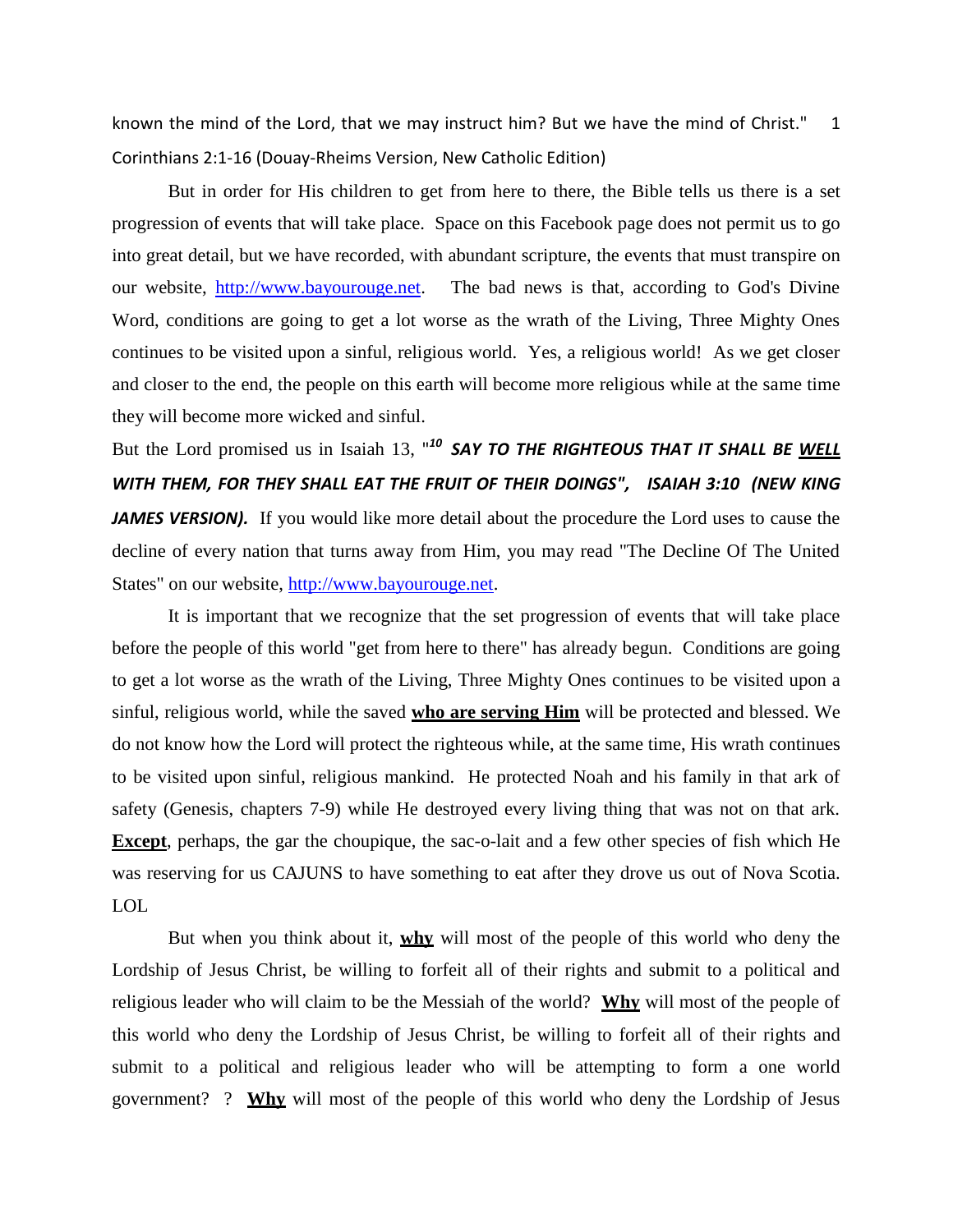Christ, be willing to worship a god that the Bible calls (pronounced " maw-oze'" in English)?

 was the "god of fortresses". is mentioned in Daniel 11: 36-45 but, unfortunately, the translators translated the Hebrew word in Daniel 11:38 as "forces" after they had translated the identical Hebrew word as "fort" in Daniel 11:19. The "god of fortresses" had a female counterpart who the people worshiped as the "goddess of fortresses", the **image** of the god of fortresses. You probably know the "god of fortresses" as Baal in the Bible and the "goddess of fortresses" as **Ashtaroth** in the Bible.

<sup>" 10</sup> But once the rest of that generation were gathered to their fathers, and a later *generation arose that did not know the LORD, or what he had done for Israel, <sup>11</sup>the Israelites offended the LORD by serving the Baals. <sup>12</sup>Abandoning the LORD, the God of their fathers, who had led them out of the land of Egypt, they followed the other gods of the various nations around them, and by their worship of these gods, provoked the LORD. <sup>13</sup>Because they had thus abandoned him and served Baal and the Ashtaroth, <sup>14</sup>the anger of the LORD flared up against Israel, and he delivered them over to plunderers who despoiled them. He allowed them to fall into the power of their enemies round about whom they were no longer able to withstand." Judges 2:10-14 (New American Bible-United States Conference of Catholic Bishops)* 

Many times Ashtaroth, the "goddess of fortresses", had a more prominent place and a larger following because her worshipers taught, as the mother and also the consort of Baal, she was the mother of all mankind and the controller of all nature. In other words, for thousands of years, they credited her with being "mother nature" who controlled all people and all things in this universe and she was worshiped and prayed to as the queen of heaven and the queen of the universe.

 $"$  <sup>15</sup> Then all the men that knew that their wives sacrificed to other gods: and all the women of whom there stood by a great multitude, and all the people of them that dwelt in the land of Egypt in Phatures, answered Jeremias, saying:  $16$  As for the word which thou hast spoken to us in the name of the Lord, we will not hearken to thee:  $17$  But we will certainly do every word that shall proceed out of our own mouth, to sacrifice to the queen of heaven, and to pour out drink offerings to her, as we and our fathers have done, our kings, and our princes in the cities of Juda, and in the streets of Jerusalem: and we were filled with bread, and it was well with us, and we saw no evil.  $^{18}$  But since we left off to offer sacrifice to the queen of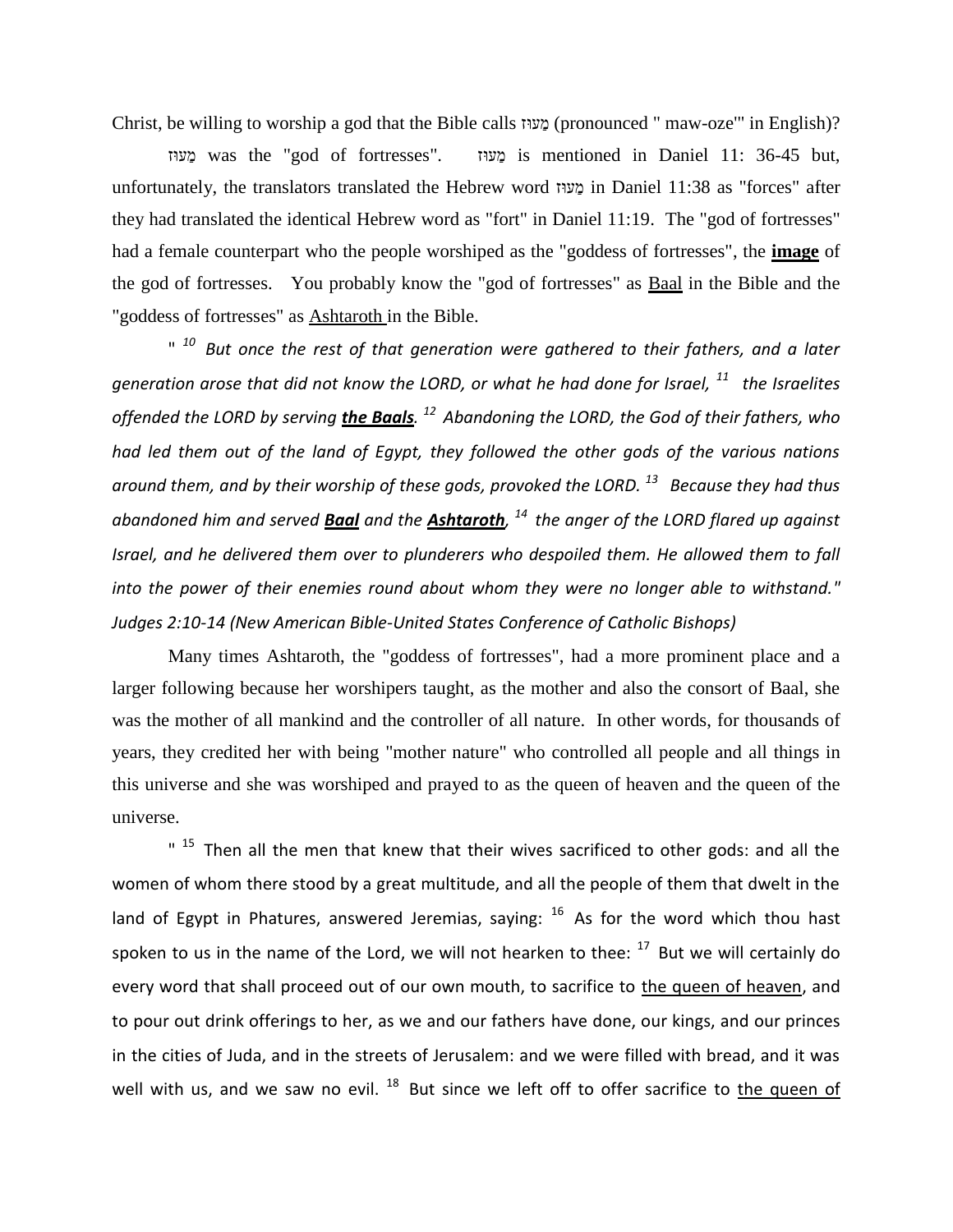heaven, and to pour out drink offerings to her, we have wanted all things, and have been consumed by the sword, and by famine.  $19$  And if we offer sacrifice to the queen of heaven, and pour out drink offerings to her: did we make cakes to worship her, to pour out drink offerings to her, without our husbands? "Jeremiah 44:15-19 *(Douay-Rheims Version, New Catholic Edition)*

Our Bible teaches that the coming Antichrist will demand that everyone under his domination worship the god and goddess of fortresses while at the same time claiming that he, himself, is the son of the mother of their god who has come down to earth and revealed himself.

In order to better understand the following scripture, it is important that we recognize that in the translations of the Old Testament, in almost all instances, the Hebrew word " (pronounced "el-o-heem'" in English) was translated simply "God". But the Hebrew word "אֵלְהִים" (pronounced "el-o-heem" in English) should have been translated "the Three Mighty Ones". As you read the following scripture, insert the words "the Three Mighty Ones" in place of the word "God" and you will get a much better understanding of the religion that the coming Antichrist will attempt to establish and why those of the Muslim faith will rebel against his regime.

 $"$   $^{36}$  "The king shall do as he pleases, exalting himself and making himself greater than any god; he shall utter dreadful blasphemies against the God of gods. He shall prosper only till divine wrath is ready, for what is determined must take place.  $37$  He shall have no regard for the gods of his ancestors or for the one in whom women delight; for no god shall he have regard, because he shall make himself greater than all.  $38$  Instead, he shall give glory to the god of strongholds; a god unknown to his fathers he shall glorify with gold, silver, precious stones, and other treasures.  $39$  To defend the strongholds he shall station a people of a foreign god. Whoever acknowledges him he shall provide with abundant honor; he shall make them rule over the many and distribute the land as a reward.  $40$  "At the appointed time the king of the south shall come to grips with him, but the king of the north shall overwhelm him with chariots and horsemen and a great fleet, passing through the countries like a flood.  $41$  He shall enter the glorious land and many shall fall, except Edom, Moab, and the chief part of Ammon, which shall escape from his power.  $42$  He shall extend his power over the countries, and not even the land of Egypt shall escape. <sup>43</sup> He shall control the riches of gold and silver and all the treasures of